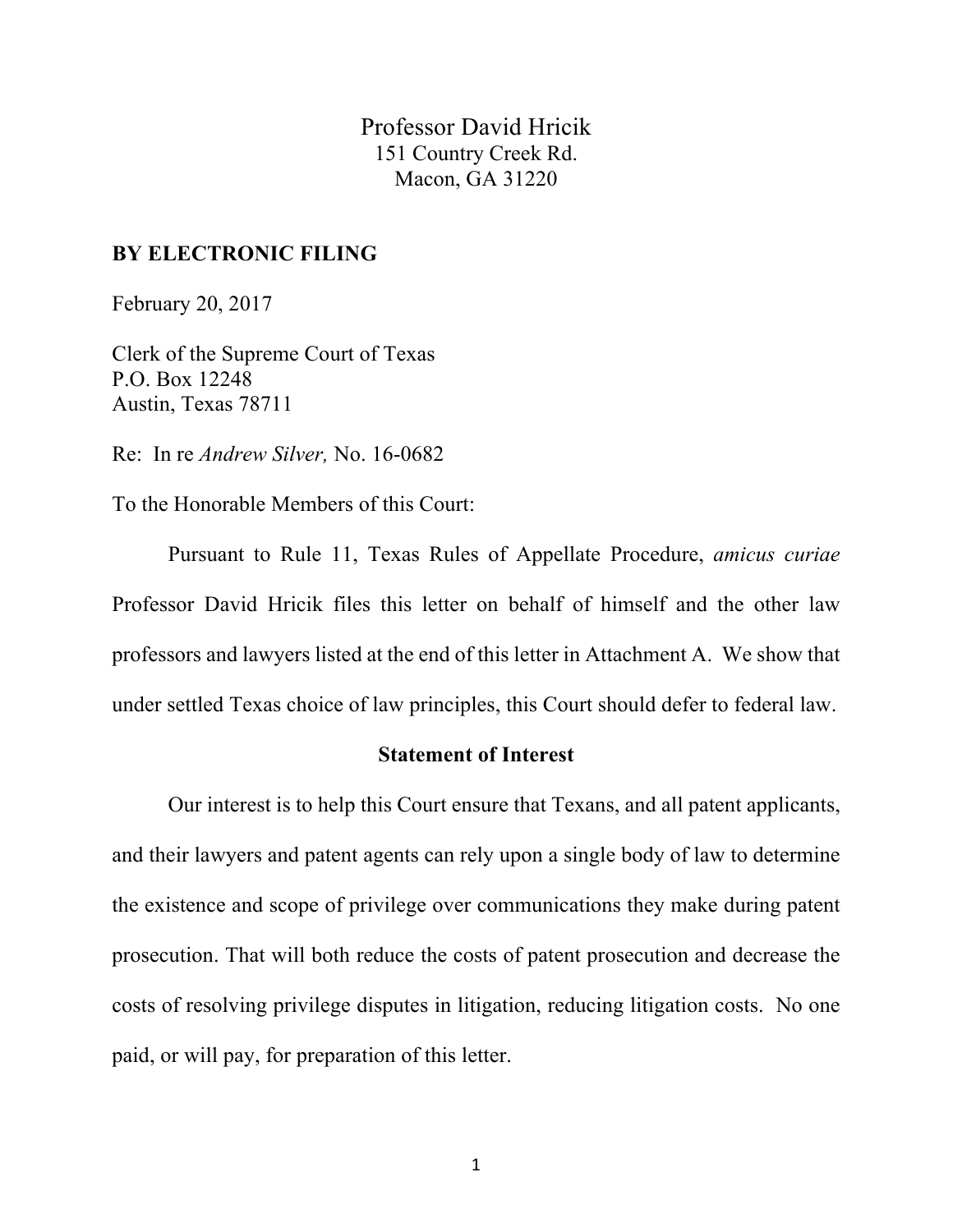#### **Summary of the Argument**

Even assuming there is no patent agent-client privilege under Texas law, under settled Texas choice of law principles, Texas courts should defer to federal patent law because there are special reasons to do so. Foremost, if the Court does not defer to that federal law governing this "unique" issue of patent law, whether and to what extent a patent agent-client privilege exists at the time of patent prosecution will largely be unknowable, and, further, the privilege over patent *lawyer-*client communications will be thrown into disarray. Deferring to federal law will make patent prosecution cheaper and will also reduce the cost of litigating disputes over privilege when any litigation occurs, no matter the forum.

### **Argument**

In *Ford Motor Co. v. Leggat,* 904 S.W.2d 643 (Tex. 1995), this Court adopted

the approach to choice of law over privilege in the *Restatement (Second) of Conflict of Laws* § 139 (1988) (the *Restatement*). Pertinent here, Section 139(2) provides:

Evidence that is privileged under the local law of the state which has the most significant relationship with the communication but which is not privileged under the local law of the forum will be admitted unless there is some special reason why the forum policy favoring admission should not be given effect.

*Id.* at 647.

As next shown, first, the law of the "state" with the most significant contacts is federal patent law, and under that law, there is a patent agent-client privilege.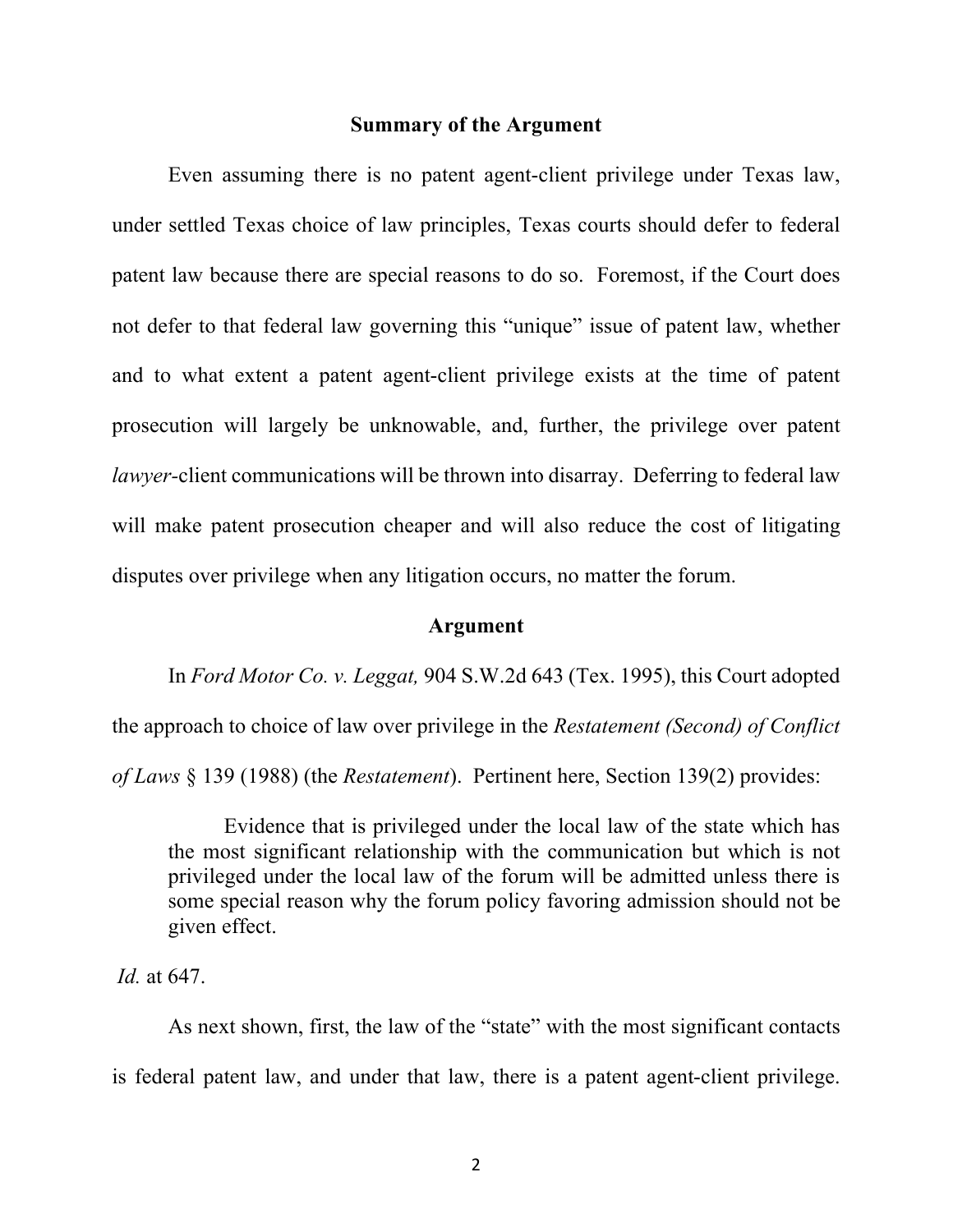Second, even assuming there is no such privilege under Texas law, there are many "special reasons" why federal patent law should be applied here. *Cf. Keene Corp. v. Caldwell*, 840 S.W.2d 715, 720 (Tex. App. – Houston [14<sup>th</sup> Dist. 1992, orig. proceeding) (holding as a matter of comity that state court should have deferred to federal court order holding evidence was privileged).

## **1. Communications Between Patent Agents and Clients Have the Most Significant Contact with the Federal Patent Tribunals and are Privileged.**

Under the *Restatement,* the first question is whether the evidence is privileged under the "local law" of the "state" with the most significant contact to the parties and transaction. Although an awkward verbal fit, the "local law of the state" here is federal patent law as applied by the federal tribunals that decide patent cases. *See Restatement* § 139, cmt. (e) (factors indicating which state has most significant contact include "state" where communication occurred or transaction was centered).

Federal tribunals have long recognized that that whether communications during patent prosecution are privileged is a "unique" issue of substantive patent law and so is governed by federal law. The origin and nature of this holding is important.

In 1982, Congress created the United States Court of Appeals for the Federal Circuit and charged it with unifying and clarifying patent law. To fulfill its national mission, the Federal Circuit applies its law – not regional circuit federal law nor state law -- to issues that are "unique" to patent law. More than fifteen years ago, the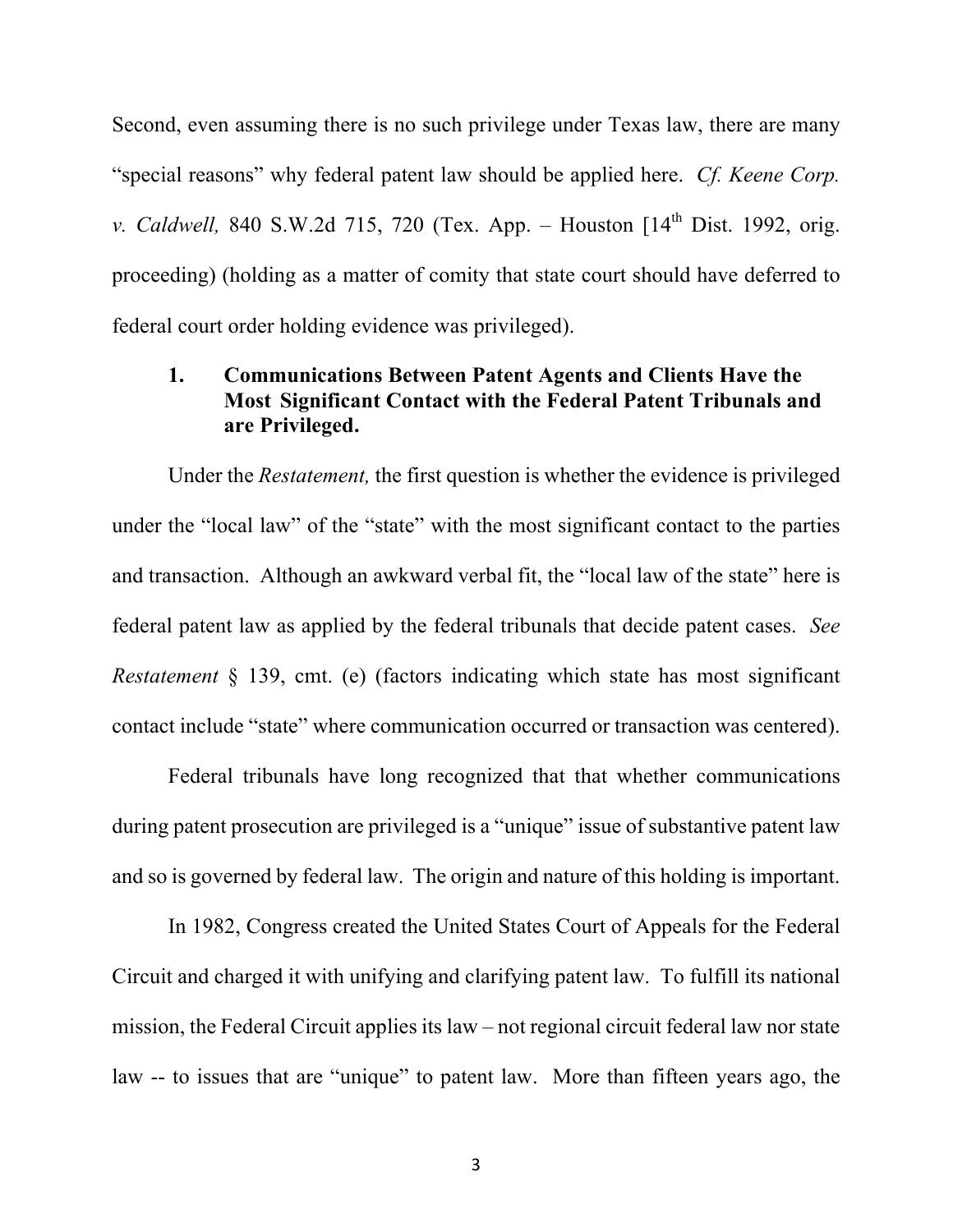Federal Circuit held that its law defines the scope of privilege over communications made during patent prosecution. *In re Spalding Sports Worldwide, Inc.,* 203 F.3d 800 (Fed. Cir. 2000). The Court rejected applying even relatively uniform regional circuit law (*e.g.,* Fifth Circuit law) to the scope of the attorney-client privilege over documents exchanged in patent prosecution. Instead, uniformity demanded that that Federal Circuit law control this "unique" issue of substantive patent law.

Accordingly, "determining the scope of attorney/client privilege when the subject matter relates to the prosecution of a patent, the law of the Federal Circuit applies." *Promontory Interfinancial Network, LLC v. Anova Financial Corporation,*  2014 WL 12544494, \*3 (E.D. Va. Jan. 9, 2014). This is the rule in the Patent Office and the International Trade Commission. *Ginter v. Benson,* 74 U.S.P.Q.2d 1930 (Bd. Pat. App. & Interf. Sept. 24, 2004) (applying *Spalding* in proceeding before the Patent Office); *In the Matter of Certain Combination Motor and Transmission Sys. and Devices Used Therein, and Products Containing Same,* USITC Inv. No. 337- TA-561, 2006 WL 2925367 (U.S. Int'l. Trade Comm'n Order No. 11 Sept. 12, 2006) (applying *Spalding* in an International Trade Commission proceeding to enforce a patent).

Pertinent here, the Federal Circuit recently held that its law applied to whether communications between patent agents and clients during patent prosecution are privileged, holding that issue is unique to patent law. *In re Queen's Univ.,* 820 F.3d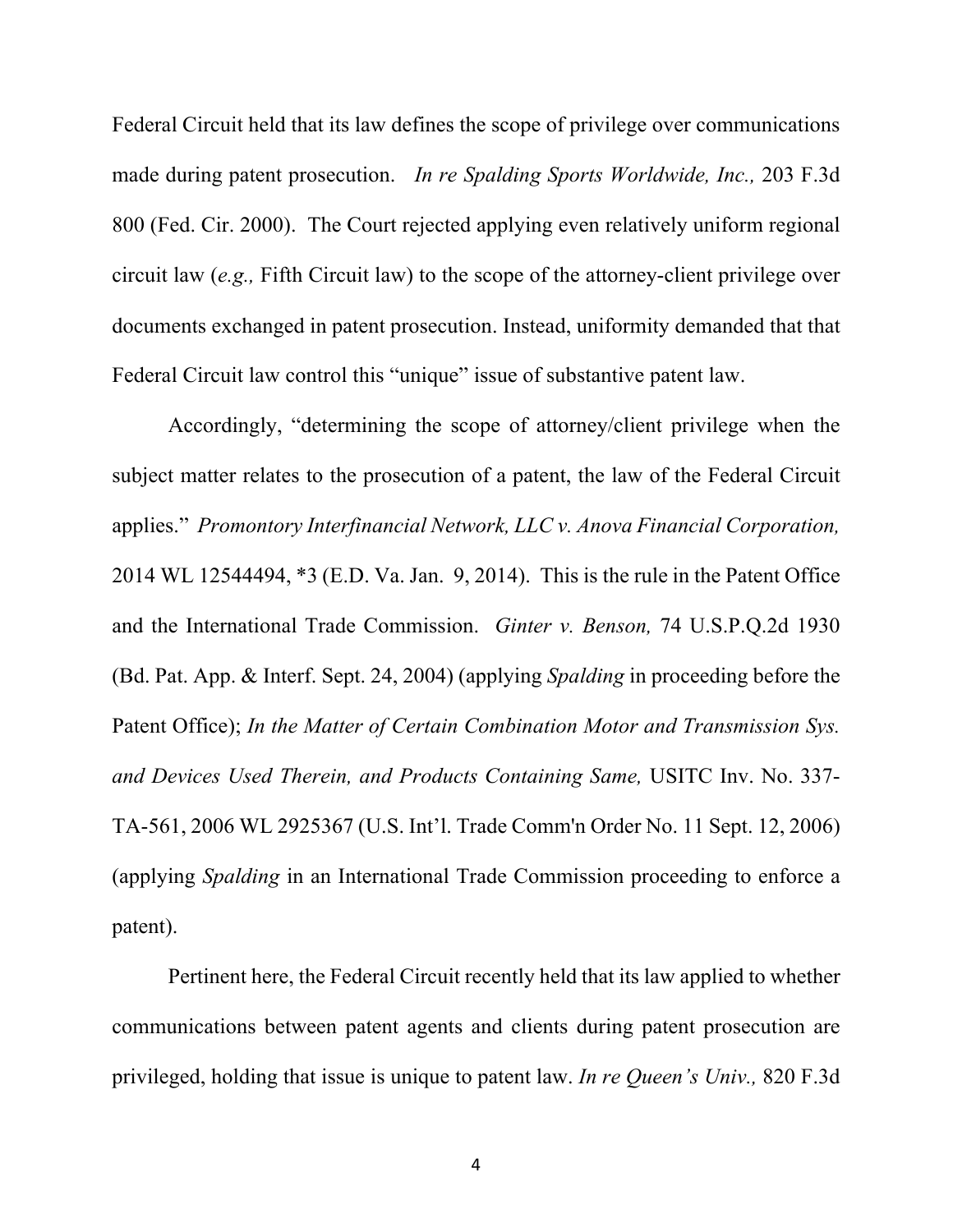1287 (Fed. Cir. 2016). This holding is backward-looking, and covered the communications in that case, made long before the case was decided in 2016.

Thus, federal patent law decided by the Federal Circuit protects communications between patent agents and occurring patent prosecution in all federal forums. This Court should hold that, in terms of the *Restatement*, the "local law" is that of the Federal Circuit, and it recognizes the patent-agent client privilege.

## **2. Many Special Reasons Favor Deferring to Federal Circuit Law.**

Assuming there is no Texas patent agent-client privilege, under the *Restatement,* evidence privileged under the "local state's" law should be admitted unless Texas "policy favoring admission of the evidence is outweighed by countervailing considerations." *Restatement* § 139 cmt. d. The *Restatement* mentions four factors that may suggest a countervailing consideration: (1) the number and nature of contacts between the forum and the parties or transaction, (2) the kind of privilege, (3) fairness to the parties; and (4) materiality of the evidence. *See id.* Even superficially applying those factors, there are reasons to defer.

The first factor, the nature of contacts, weighs heavily in favor of deferring to federal patent law. The communications between patents agents and clients are centered on the Patent Office – which is the other "state" in terms of the Restatement – and the "transaction" involved is entirely a creature of federal law.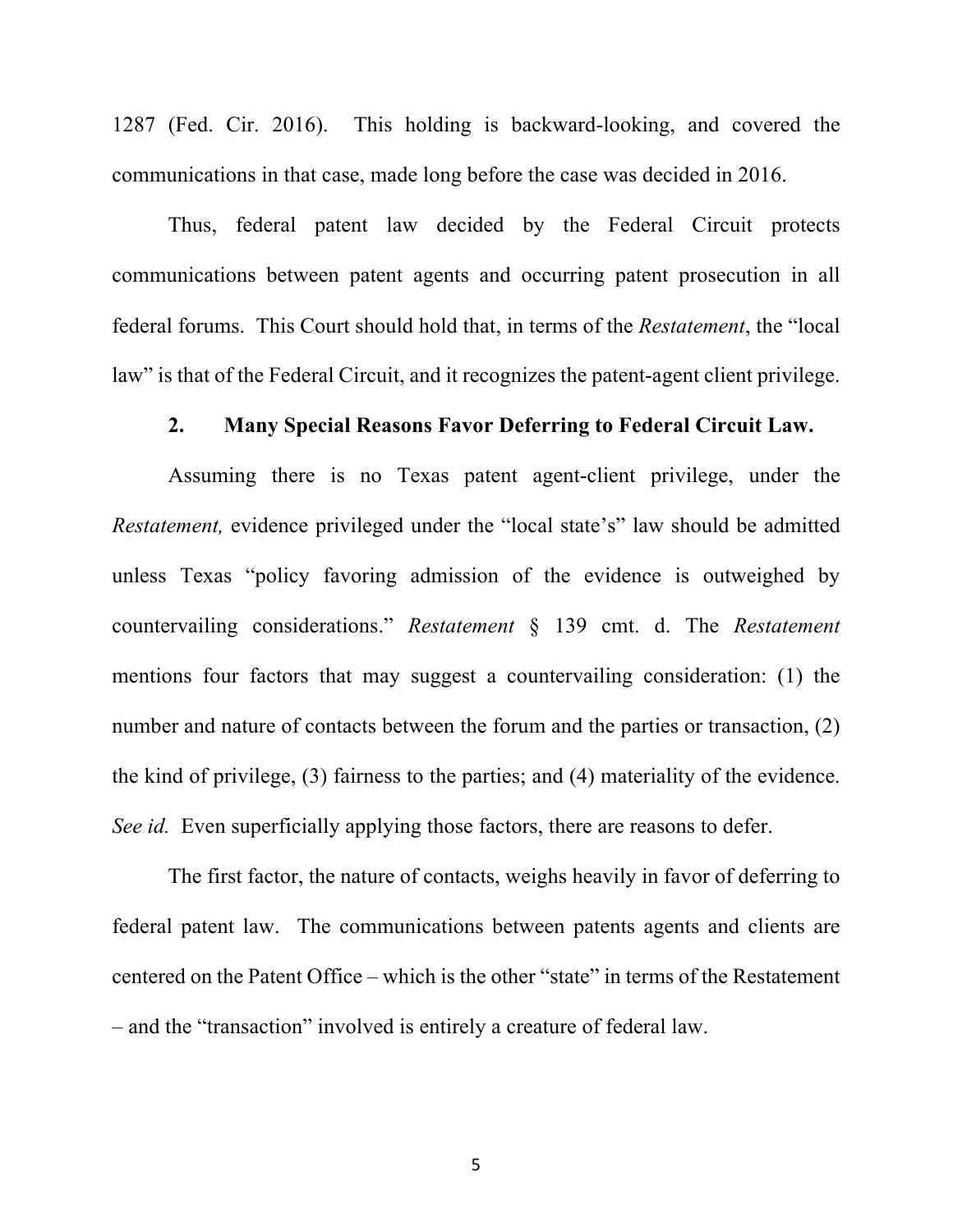The second factor, the kind of privilege, in part turns on how widely recognized the privilege was, also weighs heavily in favor of deferring to federal patent law. As of now, the patent agent client privilege is recognized in every federal patent tribunal. (The fact that this did not happen until recently implicates a different factor, discussed below.) Further, the Patent Office has -- since at least 1985 - required patent agents to abide by the *same* duty of confidentiality as patent lawyers. Federal district courts first upheld a patent agent privilege in 1976, but had split on the issue. Before this appeal, only one state court had rejected it: plainly the patent agent-client privilege does not get litigated very often, but it is not clear how widely recognized it is.

The third factor in part turns on whether the parties relied on the privilege. Given the split in the case law discussed above, this cuts both ways. Clearly, however, there was a reasonable basis to believe that communications would be privileged.

The final factor, materiality, in part it turns on whether the evidence is available from other sources. Although fact dependent, information that is important to patentability must be disclosed to the USPTO, and so would be publicly available.

In sum, rote application of the factors suggest this court should defer to federal patent law, but do not compel it do so. But any literal application of the *Restatement* factors ignores the interests which are actually at stake here. At bottom, this is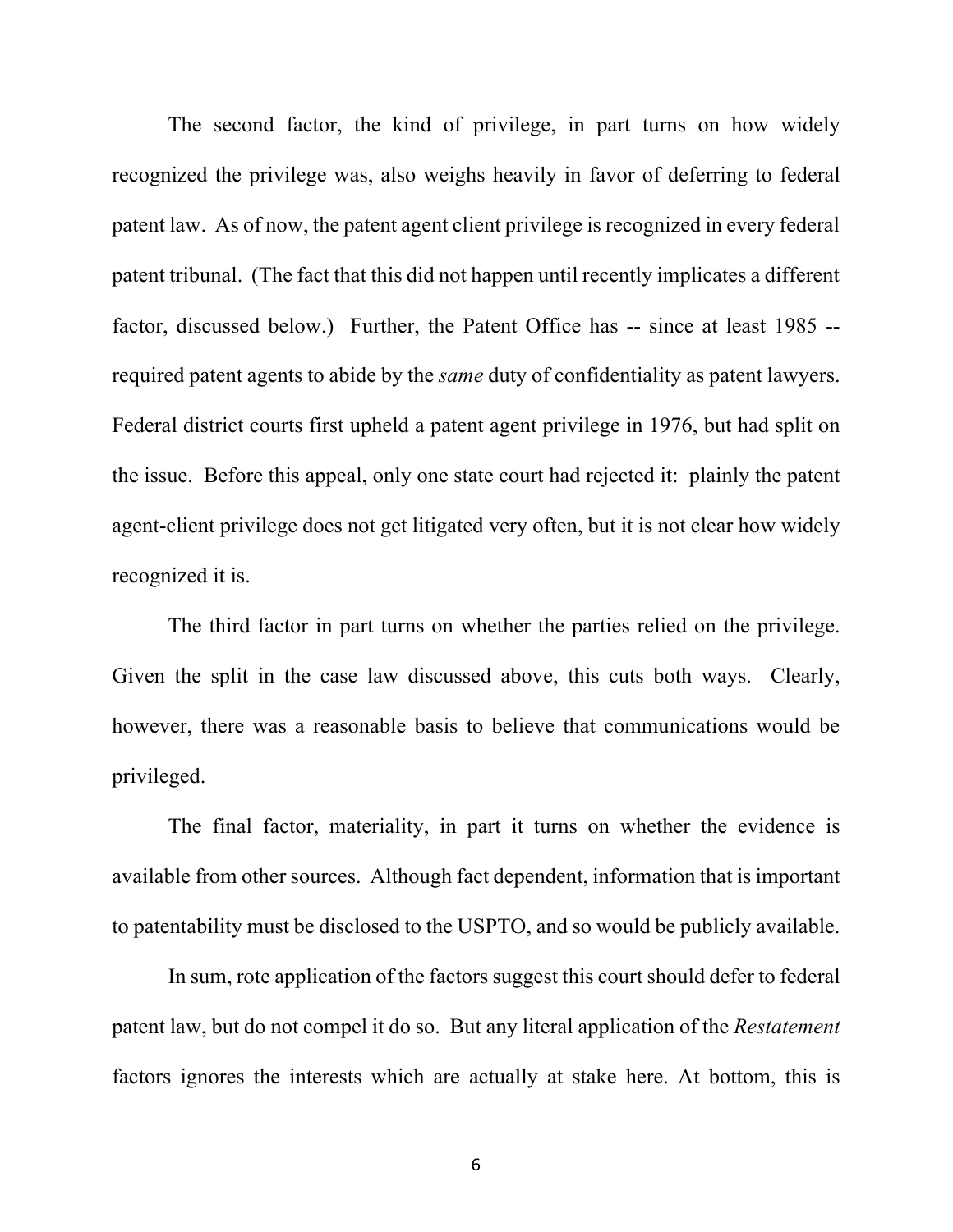because the *Restatement* factors assume a conflict between the privilege laws of two states. One state does not need to have uniformity outside its borders to ensure predictability within the state.

Here, communications during patent prosecution regularly cross state and international borders. Uniformity in that system is so critical that the Federal Circuit held that privilege over communications during patent prosecution is a "unique issue" of federal patent law to which only its law applied. Looking at the issue with the proper focus, numerous special reasons compel the conclusion that Texas should defer to federal patent law.

Stated broadly, not deferring to federal patent law means that patent agents, patent *lawyers,* and their clients will face the fact that – at the time of communication during patent prosecution – whether their communications are privileged could be determined by the law of some unknown state's law. Worse, even if they could guess which state's law might apply, that state's law will not guide on many issues because fact patterns involving privilege in patent practice do not arise in other contexts. Further, during litigation, state courts will be forced to craft rules that they are ill-equipped to create and which could interfere with federal patent law. This is good for no one. The more specific countervailing reasons are:

**No Deference Means More Expensive Patent Prosecution.** The use of patent agents allows for cheaper patent prosecution and that means more innovation.

7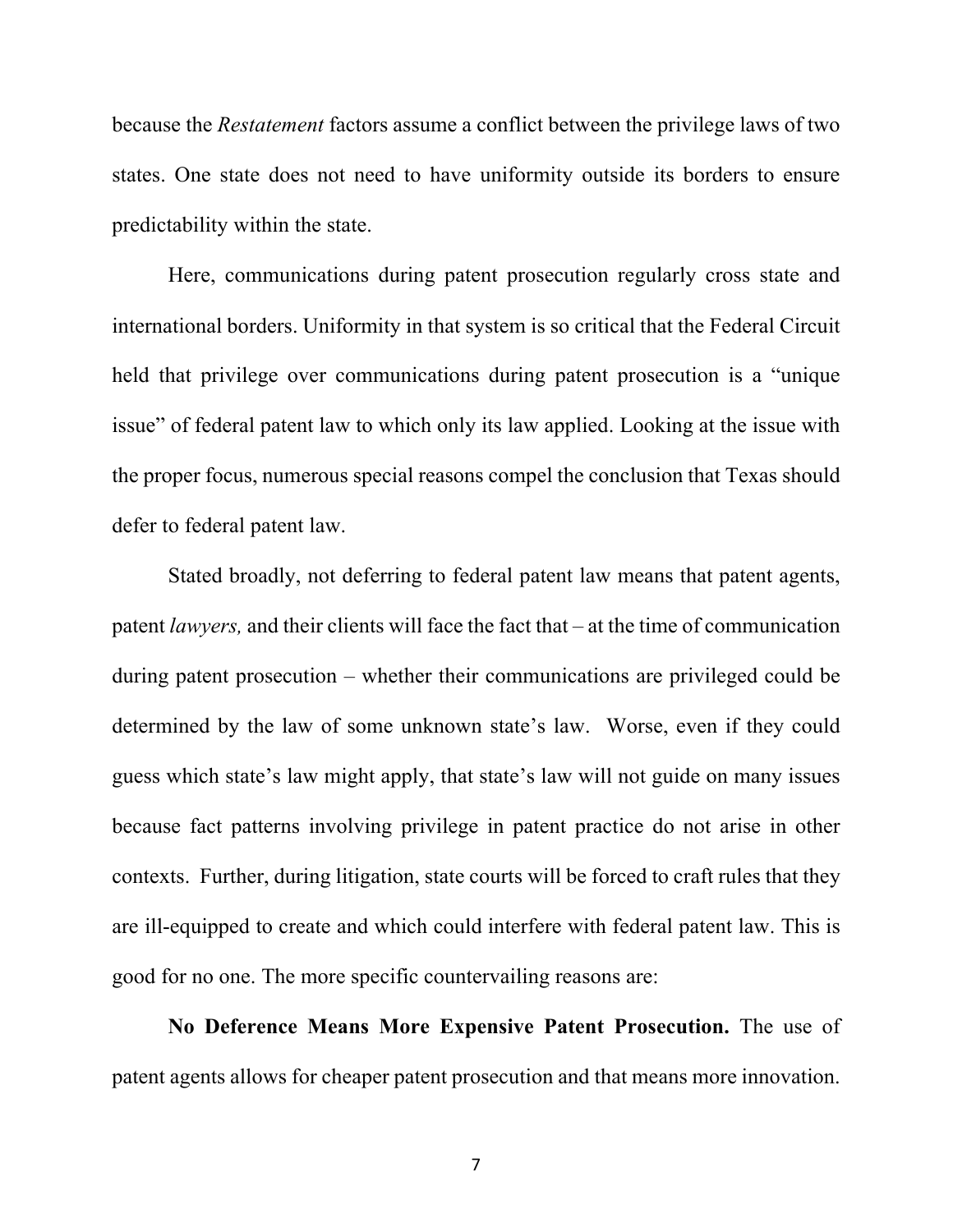In this regard, patent firms must  $-$  if there is no patent agent privilege  $-$  ensure that patent agents are "supervised" by a lawyer -- in order to claim privilege. This drives up costs and serves no legitimate purpose since by federal law patent agents are qualified to prosecute patents; indeed, presumably the "supervision" could be by a lawyer who is not as qualified as the patent agent.

**No Deference Means no Way to Know Which State's Law Could be Applied in the Future.** If state law may control whether communications made during patent prosecution are privileged in some future lawsuit, how do patent lawyers or agents – at the time of prosecution -- identify that state? For example, which state's law applies to a communication made by a Texas lawyer to her California client when, while representing a Colorado client, the Texas lawyer travels to Michigan (where the USPTO has one of several regional offices), to discuss a patent application, filed for an Ohio inventor? A Texas lawyer advising a Texas client about a transaction may, occasionally, face those problems, but that sort of cross-border representation happens routinely in patent prosecution. Further, if choice of law turns on where the suit may someday be filed – as seems to be the case under the decision under review here – suit could be in any state.

**No Deference Means Leaving Patent Lawyers to Undeveloped, or Nonexistent, State Law.** Patent practice raises privilege questions that do not arise often in other contexts. If state law applies, state law may provide little (if any) guidance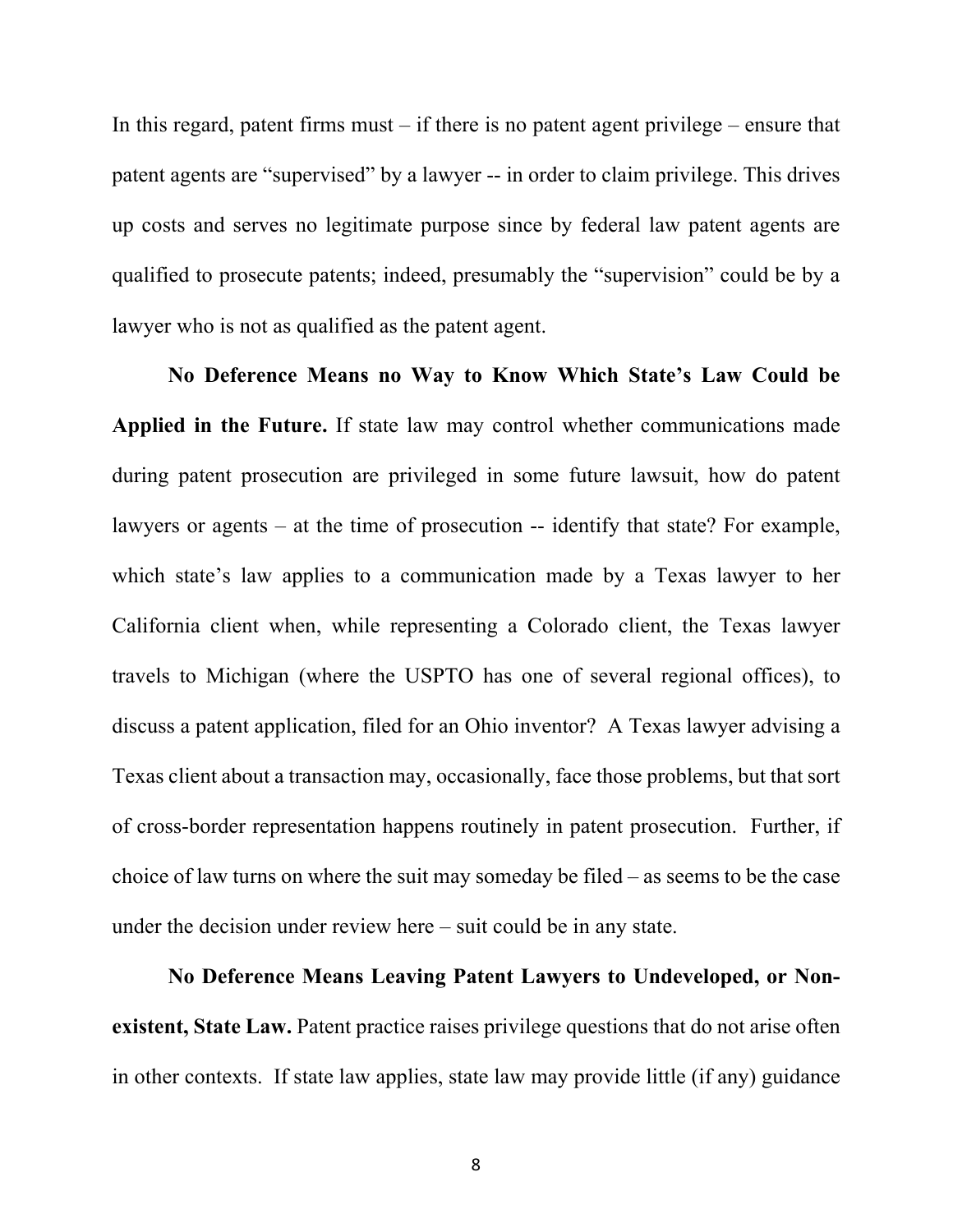for patent practitioners. Federal courts will address those issues, but state courts seldom will. And, worse, with respect to whether a patent agent-client privilege exists, most state courts will likely never address the issue. After all, only one state court had done so before the court below issued its opinion. Leaving patent lawyers and patent agents to unknowable law is another reason to defer to federal law.

**No Deference Means the Scope of Privilege Turns on Whether a Claim is in State or Federal Court.** As shown, Federal Circuit privilege law applies in federal court. Generally, federal law also applies to related state law claims. *Mem. Hosp. for McHenry Cnty. v.. Shadur,* 664 F.2d 1058, 1061 n. 3 (7<sup>th</sup> Cir. 1981). If Texas courts do not defer to federal patent law, whether communications are privileged would turn on whether a state law claim is filed in Texas federal, or state, court. One could imagine litigators structuring cases solely to gain access to information that would be privileged in federal court. Deferring to federal law eliminates that incongruity and those wasteful incentives.

**No Deference Jeopardizes Uniformity Over Communications Involving Patent** *Lawyers*. If federal law does not apply, the scope of privilege involving patent *lawyers* and their clients becomes uncertain. Substantial differences exist between how federal patent law views the attorney-client privilege and states do. *Spalding* itself dealt with the question of whether "technical information" intended to be transmitted to the USPTO is be privileged. If this Court does not defer to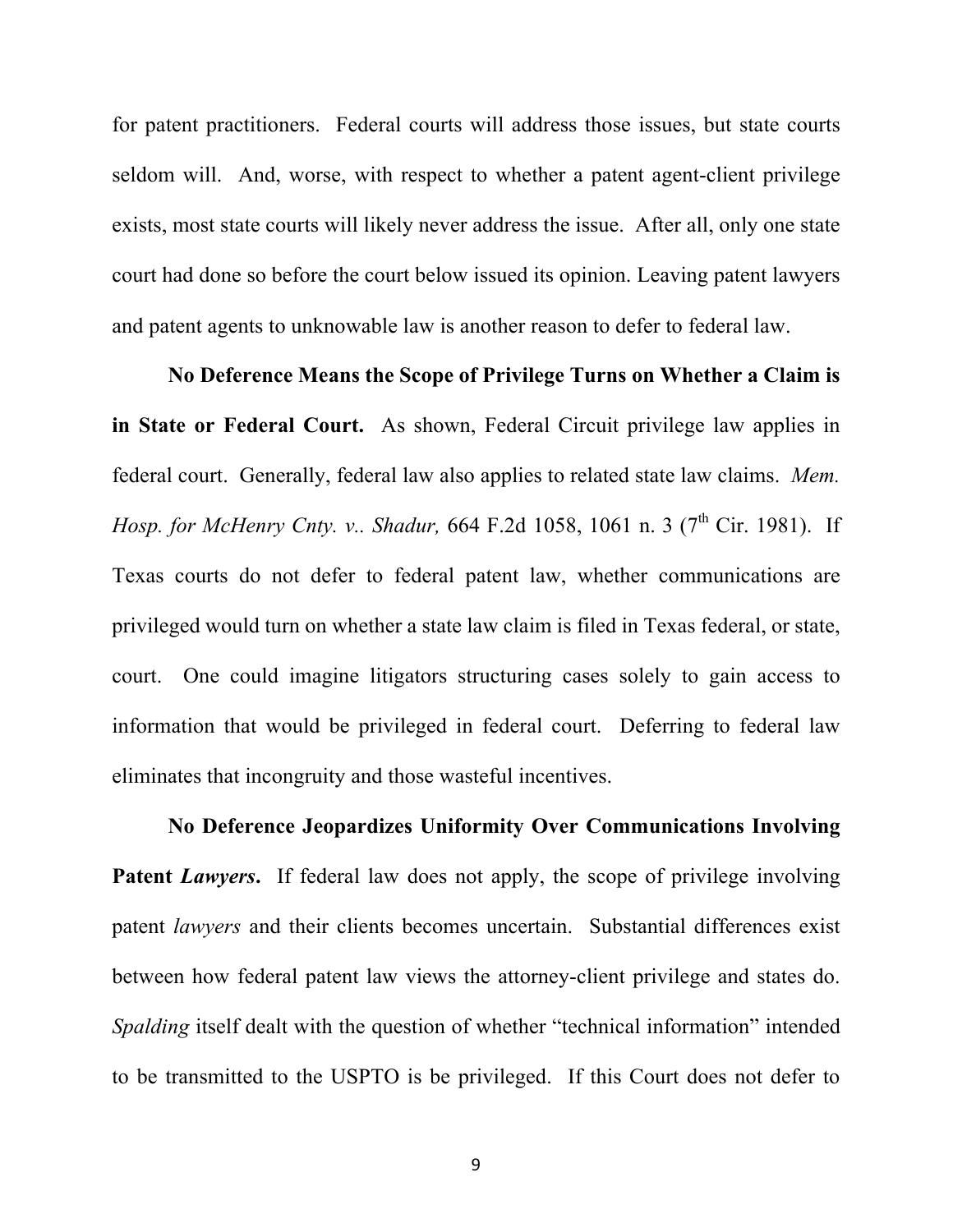federal patent law, then Texas lawyers prosecuting patent applications for Texas clients will not know whether they can rely on federal patent law, or instead must examine Texas state privilege law. Failing to defer means that the uniformity and predictability established by the Federal Circuit as part of its Congressional mission would be in jeopardy, even as to patent lawyer-client communications.

## **Conclusion**

For the foregoing reasons, we respectfully suggest that this Court should reverse and remand, instructing the courts below to defer to federal law.

Respectfully submitted,

 $\sqrt{s}$ 

David Hricik Texas State Bar No. 10129100 151 Country Creek Rd. Macon, GA 31220 David@Hricik.com 478-361-7626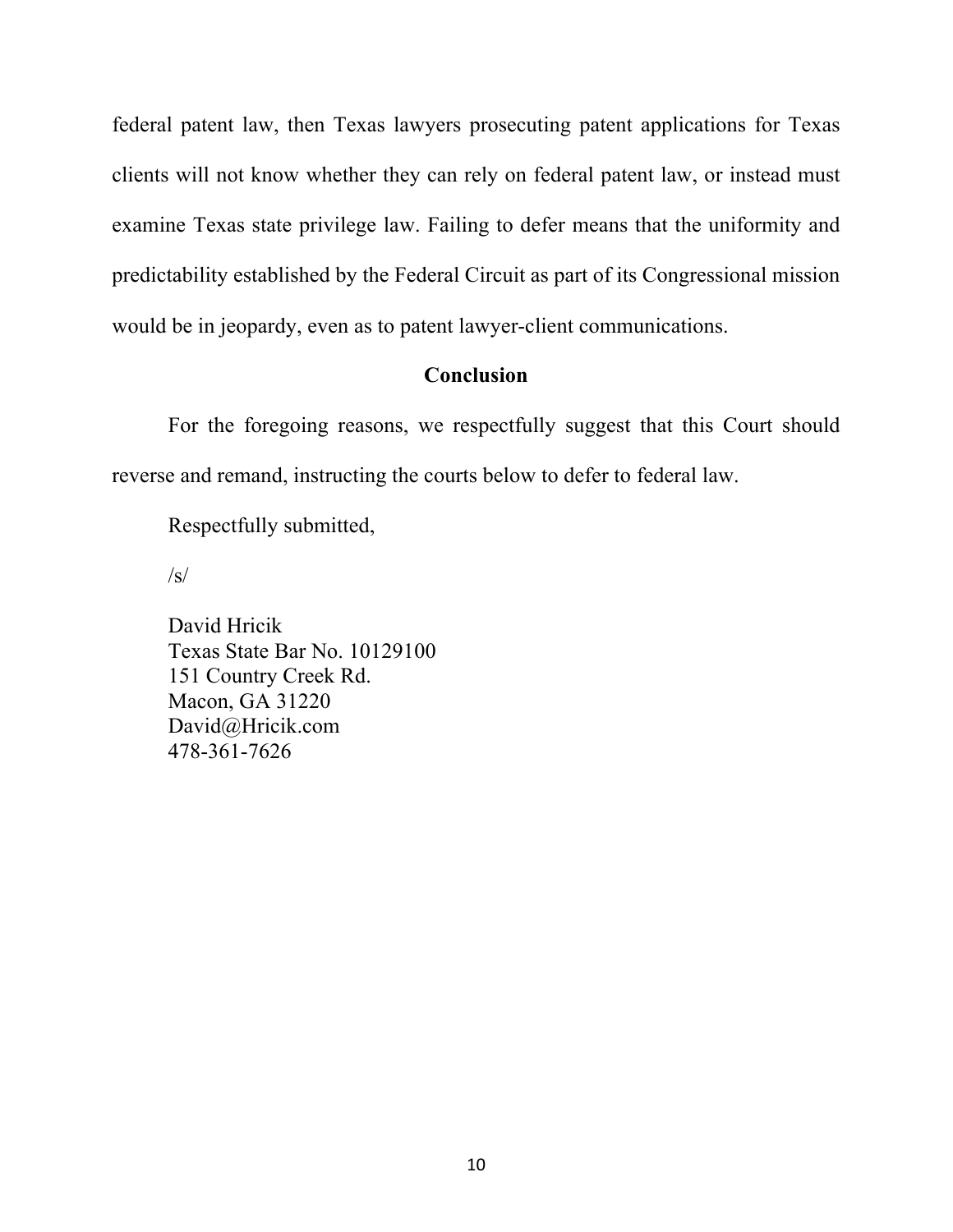# **ATTACHMENT A AMICI\***

Shubha Ghosh

Crandall Melvin Professor of Law Director of the Technology Commercialization Law Program Syracuse University College of Law Dineen Hall , 950 Irving Avenue Syracuse, NY 13244-6070

David Hricik

Professor of Law, Mercer University School of Law 1021 Georgia Ave. Macon, GA 31207

Of Counsel Taylor English Duma, LLP 1600 Parkwood Circle, Suite 200 Atlanta, Georgia 30339

Mark A. Lemley

William H. Neukom Professor, Director, Stanford Program in Law, Science, and Technology Senior Fellow, Stanford Institute for Economic Policy Research Stanford Law School 559 Nathan Abbott Way Stanford, CA 94305

Partner Durie Tangri LLP 217 Leidesdorff Street San Francisco, California 94111 (Continued on next page)

Affiliations are for identification purposes. Our views do not represent those of our institutions or clients.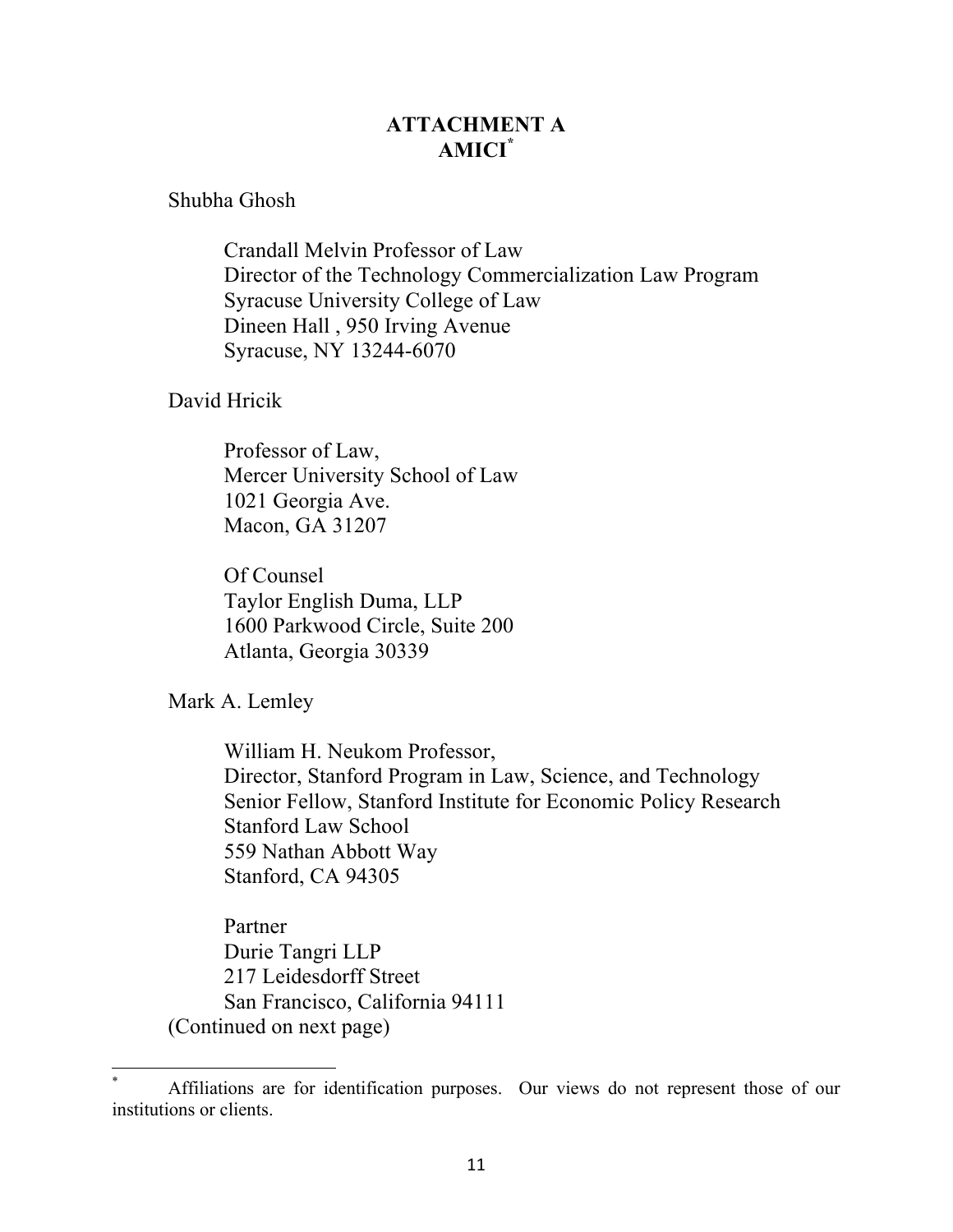Michael E. McCabe Jr.

Partner Funk & Bolton, P.A. 36 South Charles Street, 12<sup>th</sup> Floor Baltimore, Maryland 21201-3111

David McGowan

Lyle L. Jones Professor of Competition and Innovation Law University of San Diego School of Law Guadalupe Hall 104 5998 Alcalá Park San Diego, CA 92110-2492

Michael Risch

Villanova University Charles Widger School of Law 299 North Spring Mill Road Villanova, PA 19085